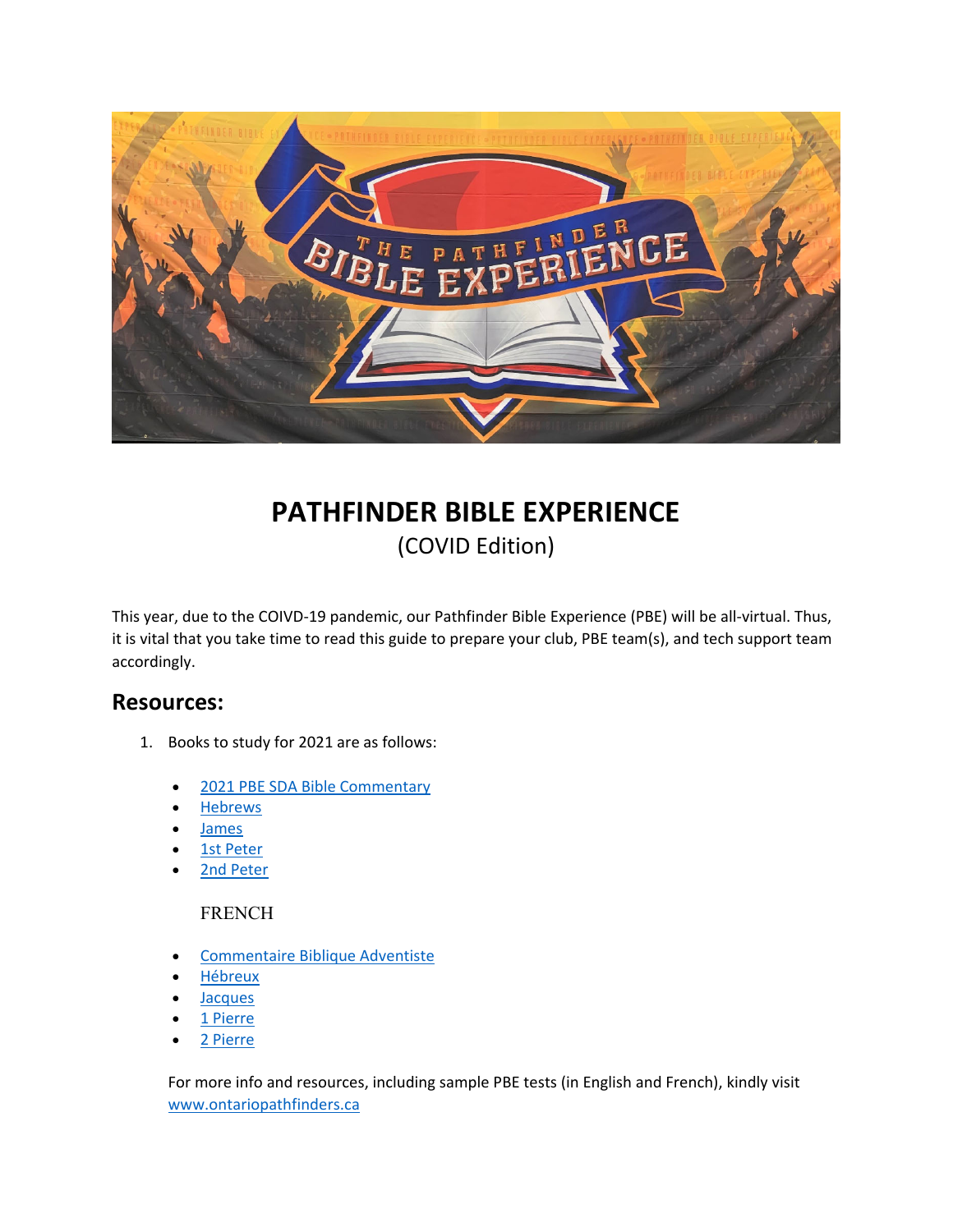## **Instructions for Pathfinder Club Directors:**

- 1. Organize teams comprised of 2-7 Pathfinders, all of which have been inducted during this Pathfinder year, and are actively participating in the Pathfinder program in your local club. The maximum number of team members that can participate in the testing at any one time is six (6). The alternate participant will fill in if a regular team member is unable to attend or becomes ill during the event. The alternate may also switch out with a regular team member at the intermission of the testing. A switch is only allowed once per team, per testing.
- 2. Register your PBE teams with the Ontario Conference for the PBE event no later than January 15, 2021 with a minimal fee of \$20.00 per team. Visit www.ontariopathfinders.ca to download form.
- 3. Please sign the Statement of Integrity form and submit to pathfinders@adventistontario.org
- 4. Have all participating Pathfinders and their parents or legal guardians sign the Videography and Photography Release form to be sent to pathfinders@adventistontario.org .
- 5. You are encouraged to organize a tech team to provide assistance in the use of various devices and applications/platforms for their PBE practices in preparation for the virtual events. They will also oversee the Zoom meeting as host and co-hosts during the PBE testing using your own church/club Zoom account.
- 6. Please take note of the important Roles of PBE Team Members and Required Equipment:
	- $\circ$  Team Captain 1 computer with webcam and microphone (headset highly recommended)
	- o Scribe ‐ 1 computer with webcam and microphone (headset highly recommended) preferably with 2 computer monitors/screens (a Smart TV can be used as a second screen by connecting it to your laptop computer using an HDMI cable)
		- It is recommended that somebody who can type fast be chosen for this role.
		- He or she has to be made a Zoom co-host to be able to share his/her screen during the testing.
		- The Scribe's computer display settings should be "Extended." The 1<sup>st</sup> (main) computer screen will show the zoom participants (PBE teams) and the 2<sup>nd</sup> screen which shows the Nearpod.com page will be shared to the team.
	- o Members ‐ 1 computer/table/phone with webcam per team member (computer with headset highly recommended)
		- ‐ A member may be assigned to take care of sending challenges to PBE judges through a Google form (link of which will be provided by the monitor/quizmaster at the beginning of the PBE event). Technical requirement will be the same as that of the Scribe's.
- 7. As part of your team registration, you will be asked to submit names (including their contact info) of 2 volunteers from your club (i.e., Master Guides/Pathfinder leaders, who are 18 and older to serve as team monitor/quizmaster and scorekeeper). Here are their technical requirements:
	- a. Monitor/Quizmaster ‐ 1 computer with webcam and microphone (headset highly recommended)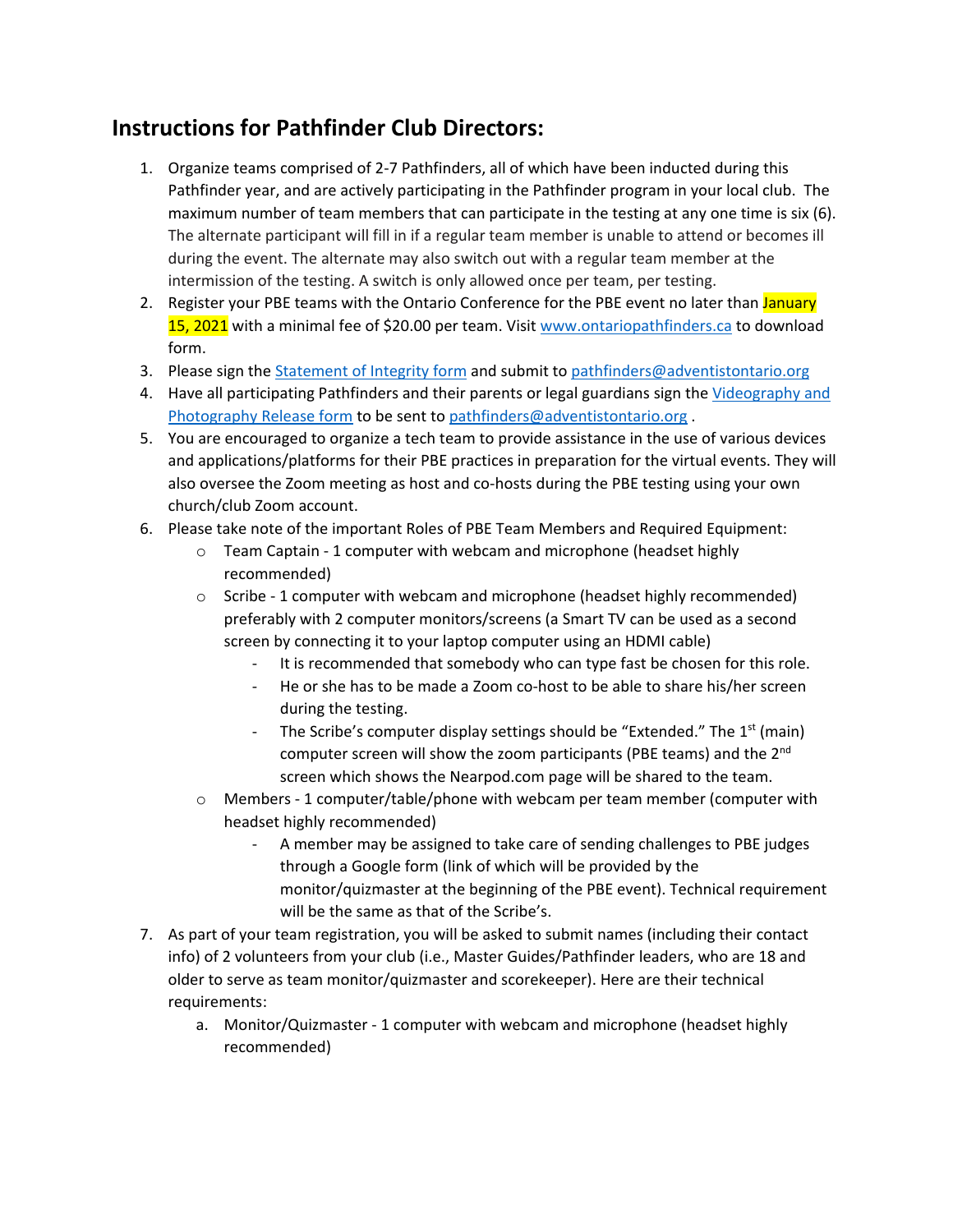- b. Scorekeeper ‐ 1 computer with webcam and microphone (headset highly recommended) preferably with 2 computer monitors/screens. Should be familiar in the use of Google or Excel sheets
- 8. A Zoom link will be provided by your district coordinator in order to join the PBE general sessions (opening and closing). Team check-in will be at 2:30 pm.
- 9. During the PBE testing proper, your team will have to login to a Zoom meeting that you will set up using your own church/club zoom account. Free Zoom account won't work due to its 40‐min usage limit, thus you are advised to upgrade or use your church's Zoom account.

**In view of this, you are asked to schedule in advance Zoom meetings for the following dates:** Feb. 6 and March 6 from 3:00-5:00 pm with links to be submitted to the conference using a **separate form.** This link will be provided to the monitor and scorekeeper assigned to your team(s).

10. Encourage all PBE teams to attend a general PBE practice on **Sunday, January 17, 2021 at 4:00‐ 6:00 pm.** Here's the Zoom link for this online practice:

Join Zoom Meeting https://zoom.us/j/94257481895?pwd=S2FEY2d1YWVWTDJSbjR0bUF2dUJ1dz09

Meeting ID: 942 5748 1895 Passcode: 807120

## **Instructions for PBE Coaches:**

- 1. As soon as your PBE team is formed, encourage your Pathfinders to read the assigned books
- 2. You may assign specific chapters to each Pathfinder to memorize or be well familiar with.
- 3. Check out http://readyanswers.org/PathfinderBibleExperience/P21/P21.html to help you in preparing your team.
- 4. The North American Division (NAD) will be using Nearpod for this virtual PBE event, thus you are encouraged to familiarize yourself with it and train your Team Scribe in using it. To access the sample PBE questions from NAD, you are to secure a Nearpod account (www.nearpod.com) and register as a teacher.
- 5. Download PBE Sample Test. These are instructions to add the 2021 PBE Sample Test to your own Nearpod account:
	- a. Create a Nearpod account on https://www.nearpod.com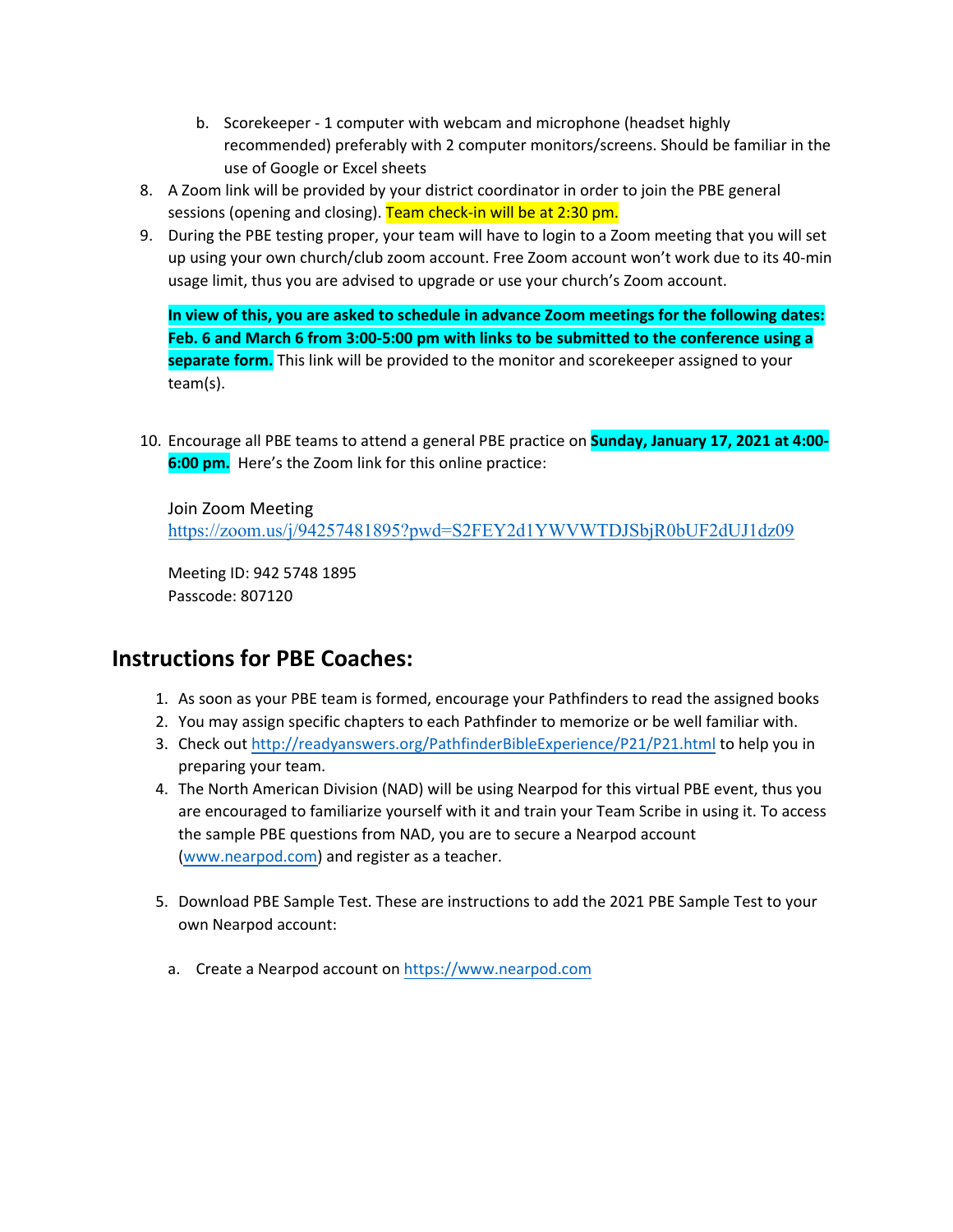

b. If you already have a Nearpod account, login to your Nearpod account.

c. Click on the link below or copy/paste the link into your browser: https://share.nearpod.com/e/YolnP1fW1bb

d. Click "Add to My Library"



- E1. Click "Live Participation" to start a test session
- E2. Click "Edit" to edit the Nearpod test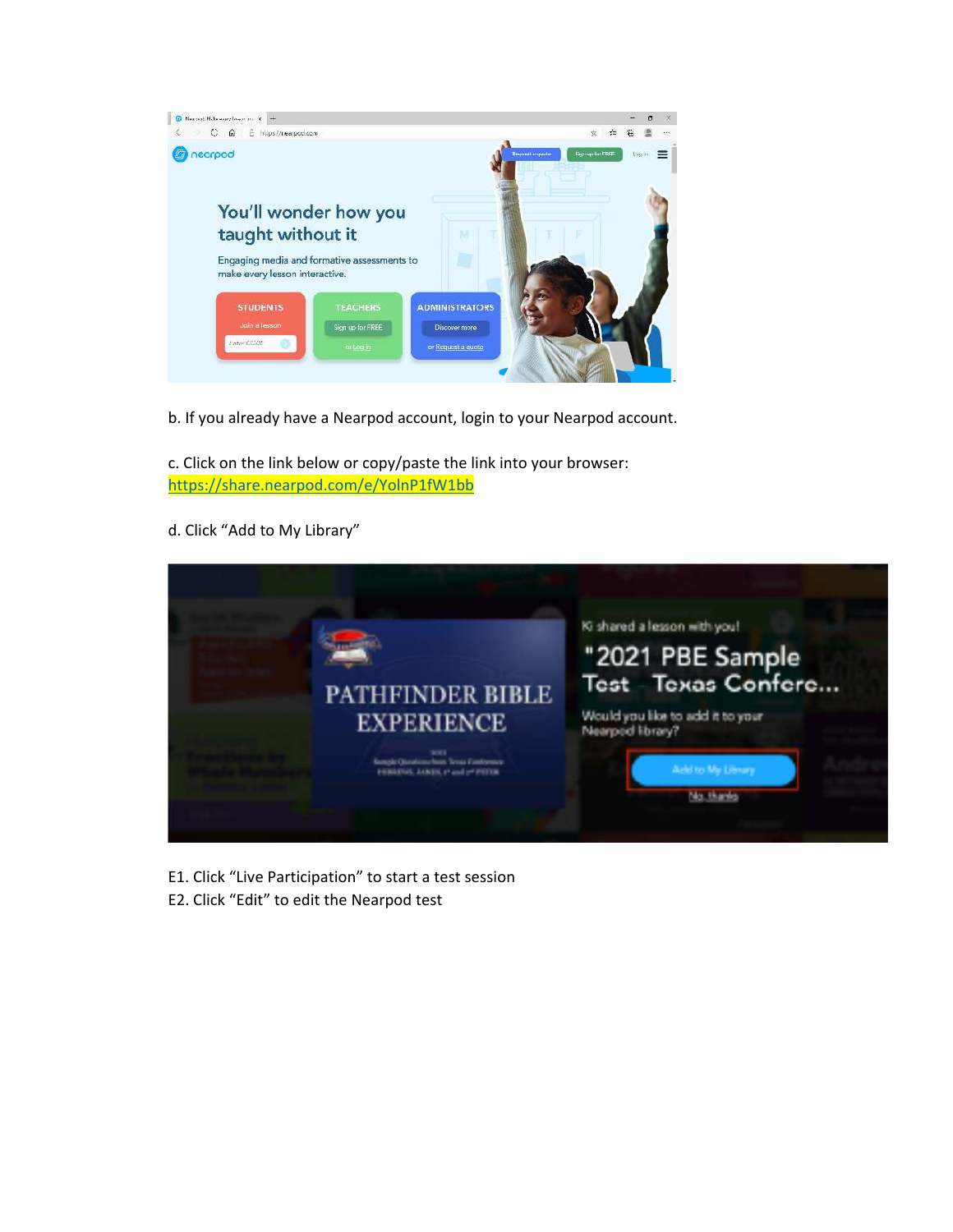

f. A general practice for all registered PBE teams will be held on **Sunday, January 17, 2021 at 4:00‐ 6:00 pm.** Here's the Zoom link for this online practice: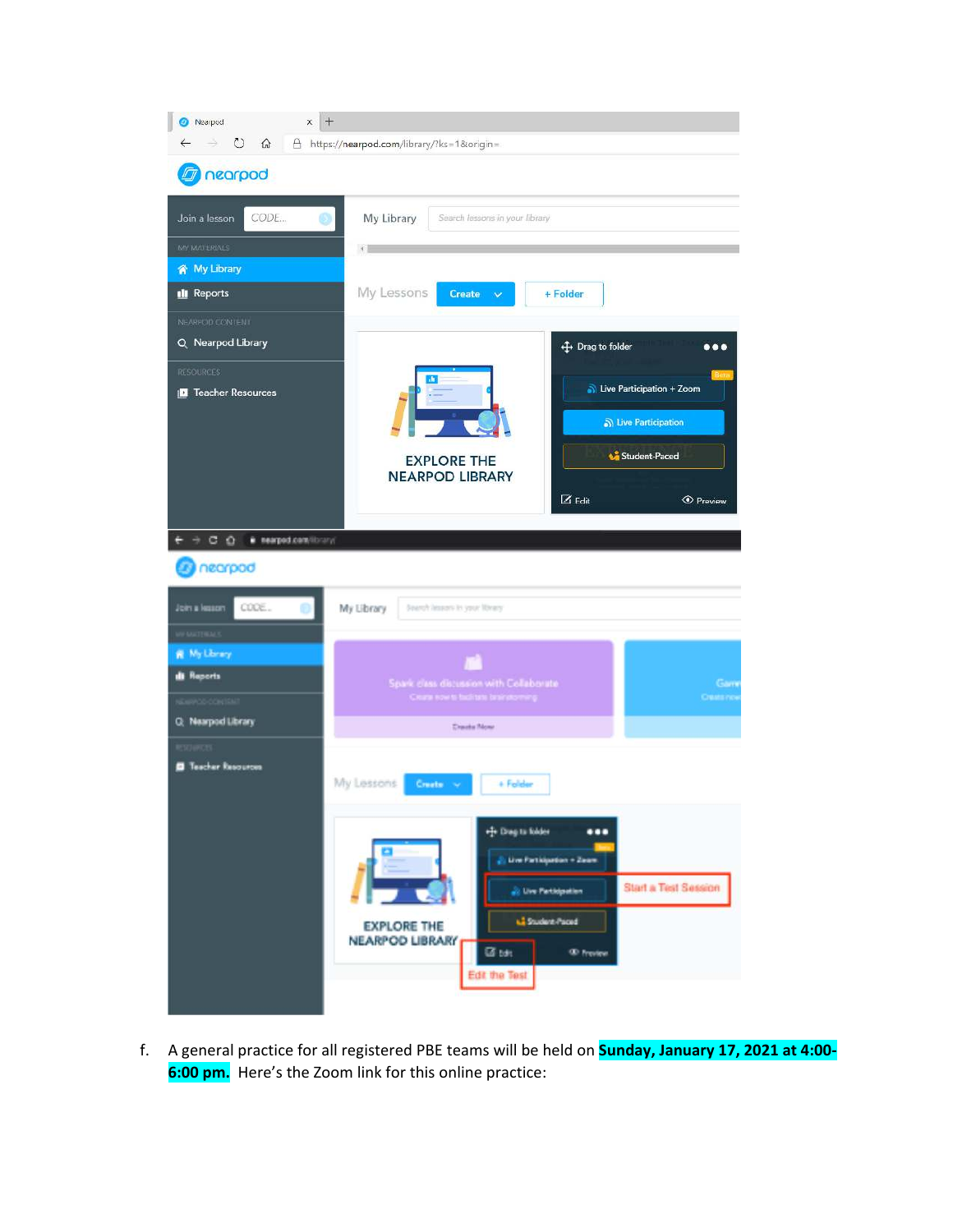Join Zoom Meeting https://zoom.us/j/94257481895?pwd=S2FEY2d1YWVWTDJSbjR0bUF2dUJ1dz09

Meeting ID: 942 5748 1895 Passcode: 807120

- g. Club directors or PBE coaches are encouraged to come up with additional practice questions for their teams in PowerPoint formats. Import PPT file to Nearpod by following the instructions below:
	- c. Click CREATE and choose LESSONS

| hearpod                    |                                                                                    |                       | Create v   @ Quick Launch  <br>川温                 |
|----------------------------|------------------------------------------------------------------------------------|-----------------------|---------------------------------------------------|
| CODE.<br>Join a lesson     | My Library<br>Search lassons in your library                                       |                       | Q                                                 |
| MY MATTEN II.              | Create Now                                                                         | <b>Create Now</b>     | Create N                                          |
| W My Library               |                                                                                    |                       |                                                   |
| <b>di</b> Reports          |                                                                                    |                       |                                                   |
| <b>NEARCOD CONTENT</b>     |                                                                                    |                       |                                                   |
| Q Nearpod Library          | My Lessons<br>Create v<br>$-Folder$                                                |                       | Recent<br>Sort by:<br>$\mathcal{L}_{\mathcal{C}}$ |
| <b>NESCURICES</b>          | Lessaires<br>Ξ<br>Combine content, video and activities                            |                       |                                                   |
| <b>D</b> Teacher Resources |                                                                                    | ample Test - Texas Co | PBE<br><b>Edwin Martin</b>                        |
|                            | Videos <b>EXIT</b><br>$\mathbf{P}_\mathrm{e}$<br>Add activities in any video<br>Гш | 40MB                  | Dec 17, 2020 - 1MB                                |
|                            | Google Slides<br>Create Jossons in Google Slides                                   |                       |                                                   |

- d. Type Lesson Title
- e. Locate the presentation file and upload it or simply drag and drop it within the dashed circle.

| Nearpod - Presentation        | $x +$                             |                     |                                                                                  |                         |                                  |   | $\Box$ | $\times$      |
|-------------------------------|-----------------------------------|---------------------|----------------------------------------------------------------------------------|-------------------------|----------------------------------|---|--------|---------------|
| $\circ$<br>$\leftarrow$<br>Ð. | $\Omega$                          |                     | A https://np1.nearpod.com/presentation.php?id=776082558xaddVTF=8xaddCollaborate= |                         | 幸<br>$\frac{1}{k} \mathcal{E}_k$ | ថ | 힟      | $\lambda + 1$ |
| nearpod<br>$I\!\!\!\!I$       |                                   |                     |                                                                                  |                         |                                  |   |        | Ξ             |
|                               | <b>Untitled Lesson @ Settings</b> |                     |                                                                                  |                         | Size: 0 Mb                       |   |        |               |
|                               | Add Slide<br>$+$                  | <b>Delate Slide</b> | Copy (Ctrl+C)                                                                    | <b>B</b> Paste (Ctrl+V) | / Convert to Draw It             |   |        |               |
|                               | Add Slide                         |                     | Drag & Drop<br>any files here!<br>UPLOAD FILES                                   |                         | Create                           |   |        |               |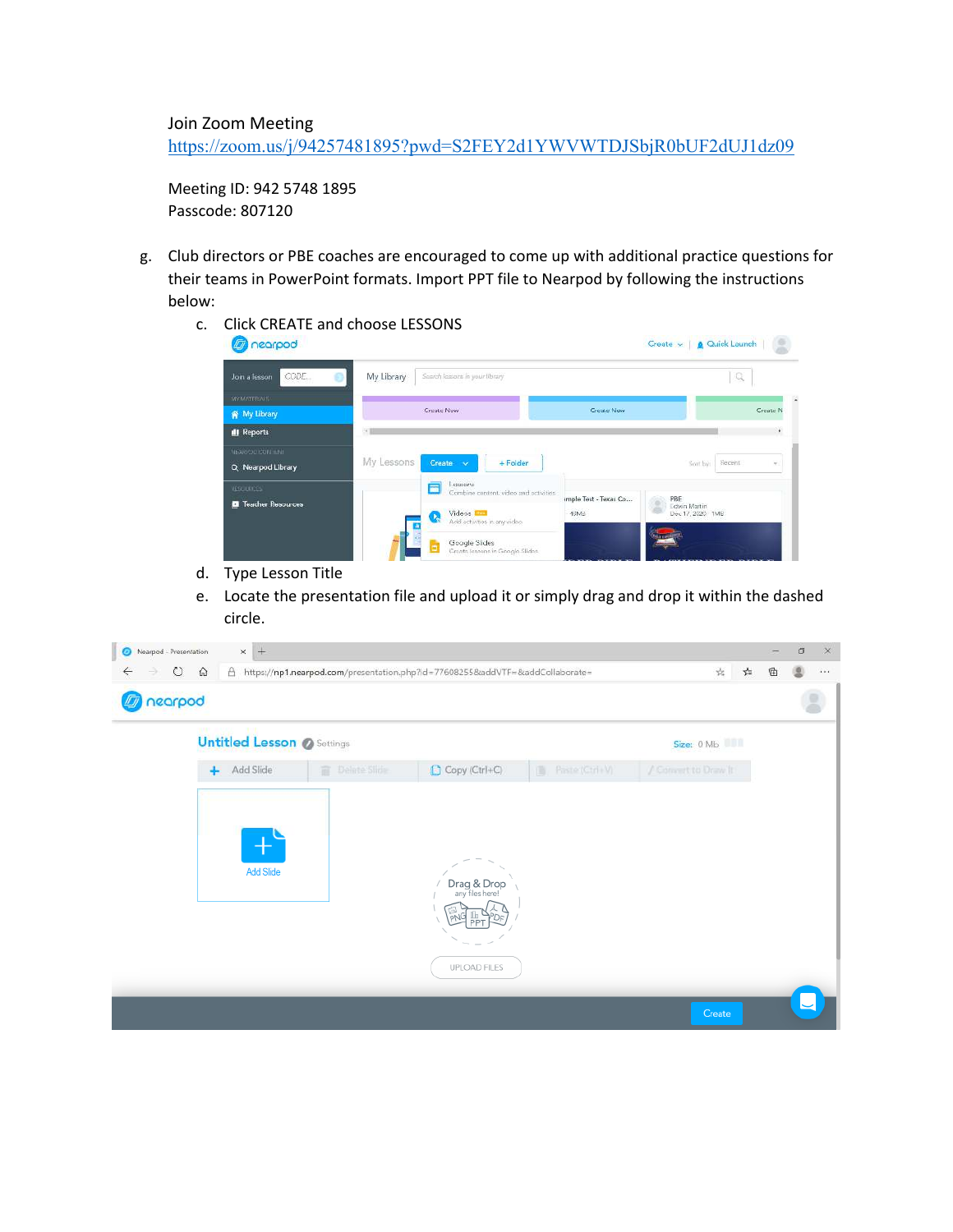

| Nearpod - Presentation<br>⊚<br>$\circ$<br>← | $x +$<br>⋒<br>A                   |                     | https://np1.nearpod.com/presentation.php?id=77608496&addTooltip=&1608670796#slide-1 |                     | 幸<br>$\frac{1}{k} \mathcal{E}_k$                                                                                                                 | $\times$<br>白<br>曲<br>$1 + 1$ |
|---------------------------------------------|-----------------------------------|---------------------|-------------------------------------------------------------------------------------|---------------------|--------------------------------------------------------------------------------------------------------------------------------------------------|-------------------------------|
| nearpod                                     |                                   |                     |                                                                                     |                     |                                                                                                                                                  |                               |
|                                             | <b>Untitled Lesson @ Settings</b> |                     |                                                                                     |                     | Size: 0 Mb                                                                                                                                       |                               |
|                                             | Add Slide<br>÷                    | <b>Deline Slide</b> | Copy (Ctrl+C)                                                                       | Paste (Ctrl+V)<br>画 | / Colwert to Draw It                                                                                                                             |                               |
|                                             | Add Slide                         |                     | Drag & Drop<br>any files here!<br><b>UPLOAD FILES</b>                               |                     | ි <sup>ම</sup> File processing<br>Sit back and relax, your file will be ready shortly!<br>Continue editing or take a brain break.<br>Save & Exit |                               |

f. When file processing is completed, each slide will become individual pictures.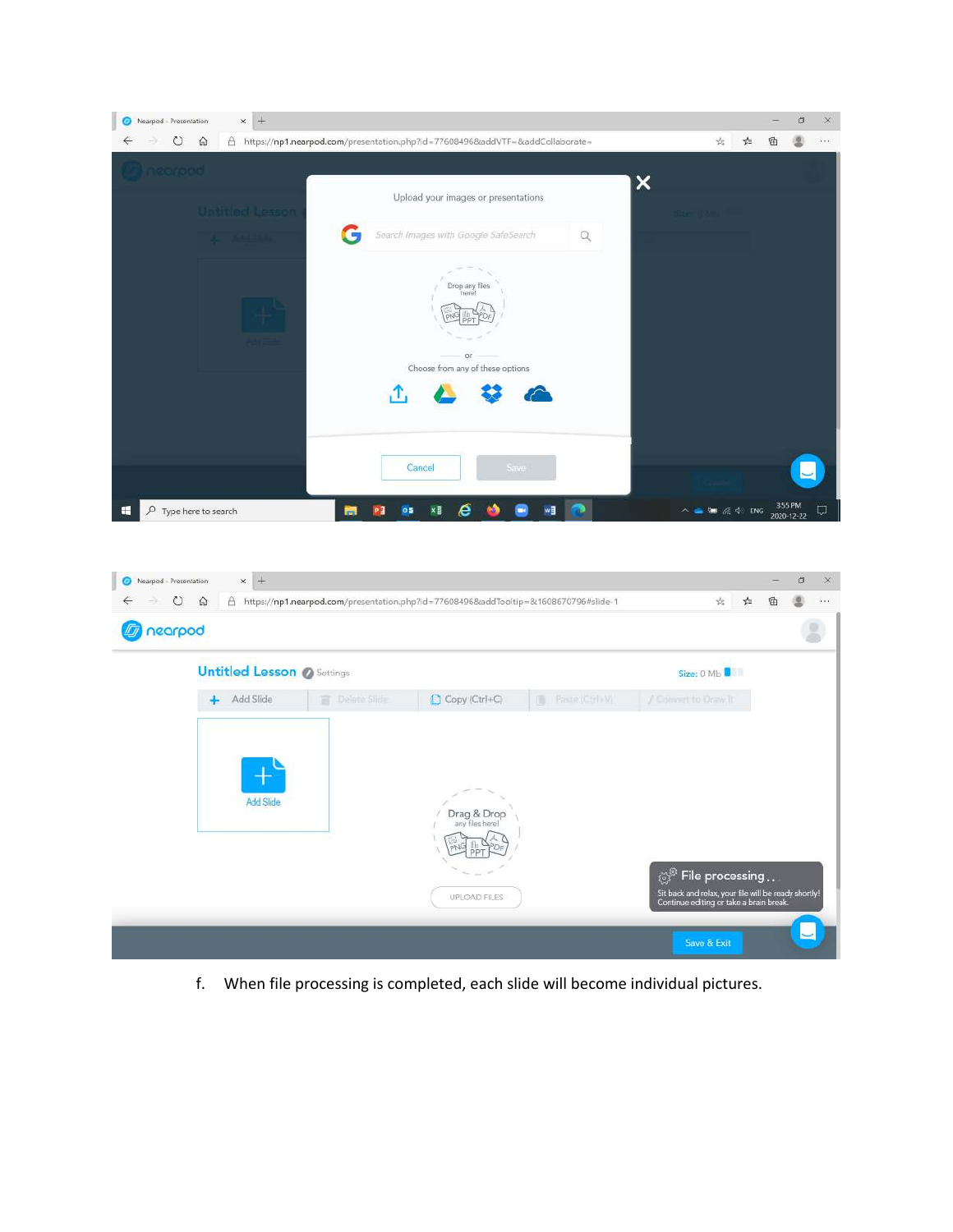

g. Right‐click the slide that you want an activity be added. Move cursor to Add Slide – Add Activity – Open‐ended Question.

| Nearpod - Presentation<br>$\circ$<br>$\leftarrow$ | $x +$<br>$\Omega$<br>A                                                                                 |                                                                                                                      |                                                                                                 | https://np1.nearpod.com/presentation.php?doEdit=18id=776089638.8.8.isEdit=18cedit_from_library=1608671374                                                                                                                                                                                                                                                                                                                                                                                                                                              | $\frac{1}{k} \sum_{i=1}^{k}$<br>≴                   | 重 | 貞 | $\times$<br>1.0.4 |
|---------------------------------------------------|--------------------------------------------------------------------------------------------------------|----------------------------------------------------------------------------------------------------------------------|-------------------------------------------------------------------------------------------------|--------------------------------------------------------------------------------------------------------------------------------------------------------------------------------------------------------------------------------------------------------------------------------------------------------------------------------------------------------------------------------------------------------------------------------------------------------------------------------------------------------------------------------------------------------|-----------------------------------------------------|---|---|-------------------|
| nearpod                                           |                                                                                                        |                                                                                                                      |                                                                                                 |                                                                                                                                                                                                                                                                                                                                                                                                                                                                                                                                                        |                                                     |   |   |                   |
|                                                   | <b>PBE Sample Test 1 @ Settings</b>                                                                    |                                                                                                                      |                                                                                                 |                                                                                                                                                                                                                                                                                                                                                                                                                                                                                                                                                        | Size: 330.4 KB                                      |   |   |                   |
|                                                   | Add Slide<br>÷                                                                                         | Delete Slide                                                                                                         | Copy (Ctrl+C)                                                                                   | Paste (Ctrl+V)<br>illi .                                                                                                                                                                                                                                                                                                                                                                                                                                                                                                                               | Convert to Draw It                                  |   |   |                   |
|                                                   | <b>Add Slide</b>                                                                                       | PATHFINDER BIBLE<br><b>EXPERIENCE</b><br><b>Britt</b><br><b>Bangle Question</b><br>HEMISPH ANNUAL OF PATER, APPEARER | Iribido a la versión de la Itibila.<br>$\mathcal{P}$<br>fill:                                   | Then the PHI, spiertimes and attenues are translated into<br>ab and French, the trundation is not a direct translation<br>but is adapted, board on the framids and Fernsh Bible<br>translation med. There may be some differences due to the<br>difference in Ethic translations.<br>Contofe las preguntas y empaentas de 1980 son traducidas al<br>Equabal o Prancés, in traductión no ex una traducción directa:<br>sino que adoptada, basada en la versión de la filhãa en Español<br>a Prasada siendo coada. Pueden haber algunas diferencias<br>3 | Let the Testing Begin                               |   |   |                   |
|                                                   | <b>OUESTION #1</b><br>(1 pt.) According to Hebrews 2:9, For whom<br>did Jesus taste death?             | Add Slide<br>Copy (Ctrl+c)<br>Paste (Ctrl+v)<br>Delete (Del)<br>Answer: Everyone                                     | Add Content<br>Add Activity<br><sup>12</sup> jila J Accordan<br>the better covenas<br>specific. | Time To Climb<br><b>24</b> Open Ended Question<br>Matching Pairs<br>$\vee$ Quiz                                                                                                                                                                                                                                                                                                                                                                                                                                                                        | $\sqrt{\phantom{a}}$ QUESTION #2<br>Better promises |   |   |                   |
|                                                   | https://np1.nearpod.com/presentation.php?doEdit=18id=77608963&&&isEdit=1&edit_from_library=1608671374# |                                                                                                                      |                                                                                                 | C Flipgrid<br>$\mathcal{L} = \mathcal{L}$                                                                                                                                                                                                                                                                                                                                                                                                                                                                                                              | Save & Exit<br><i>riew</i>                          |   |   |                   |

h. Copy and paste your question. Then choose to add Timer.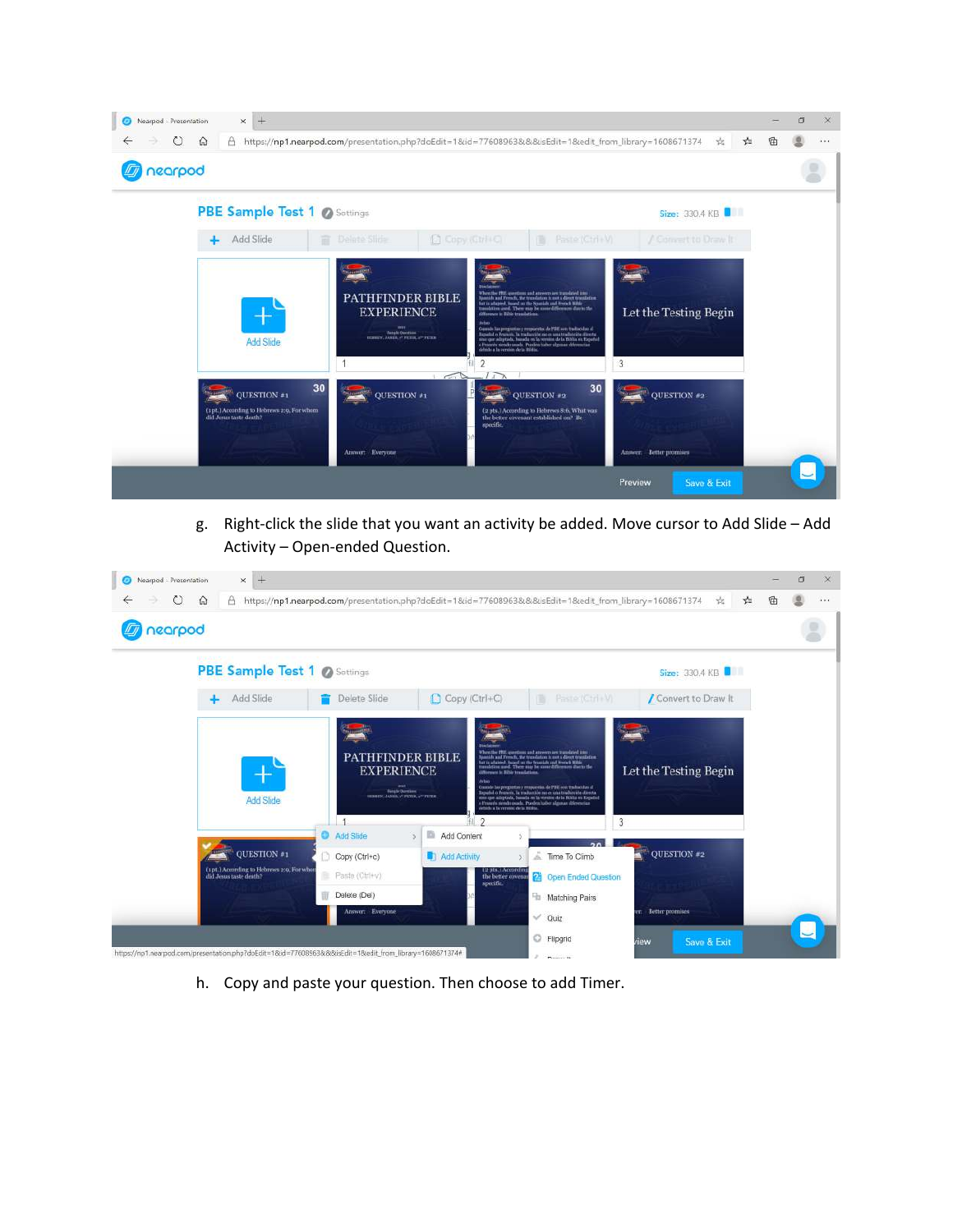

| Send Us Suggestions | Cancel | Save | v. |
|---------------------|--------|------|----|

i. Set your Activity timer to 15, 30 or 45 secs depending on the point value of the question. Then click ADD.

| Nearpod                                      | $+$<br>$\times$                                                                                              | O                       | $\times$ |
|----------------------------------------------|--------------------------------------------------------------------------------------------------------------|-------------------------|----------|
| $\circlearrowright$<br>$\leftarrow$          | $\Omega$<br>A<br>https://nearpod.com/oeq/create/960336091                                                    | $\frac{1}{k}$<br>幸<br>俯 | $1 + 1$  |
| <b>Incarpod</b>                              |                                                                                                              |                         |          |
| <b>Tips</b>                                  | (B J U S A ( Z ) 三百百百日 田田田田 W X ( Q                                                                          |                         |          |
|                                              | (Figs.) According to Hebrews 2:9. For whom did Jesus taste diath?<br><b>Activity Timer</b>                   | $\times$                |          |
|                                              | Your students will have this much time to<br>complete the activity.<br>00<br>$15 -$<br>÷.<br>v<br>min<br>sec |                         |          |
| without higher control of CCO with the first | Add<br>Cancel                                                                                                |                         |          |
|                                              |                                                                                                              |                         |          |
|                                              |                                                                                                              |                         |          |
|                                              |                                                                                                              |                         |          |

j. With the question and timer already set, kindly click SAVE.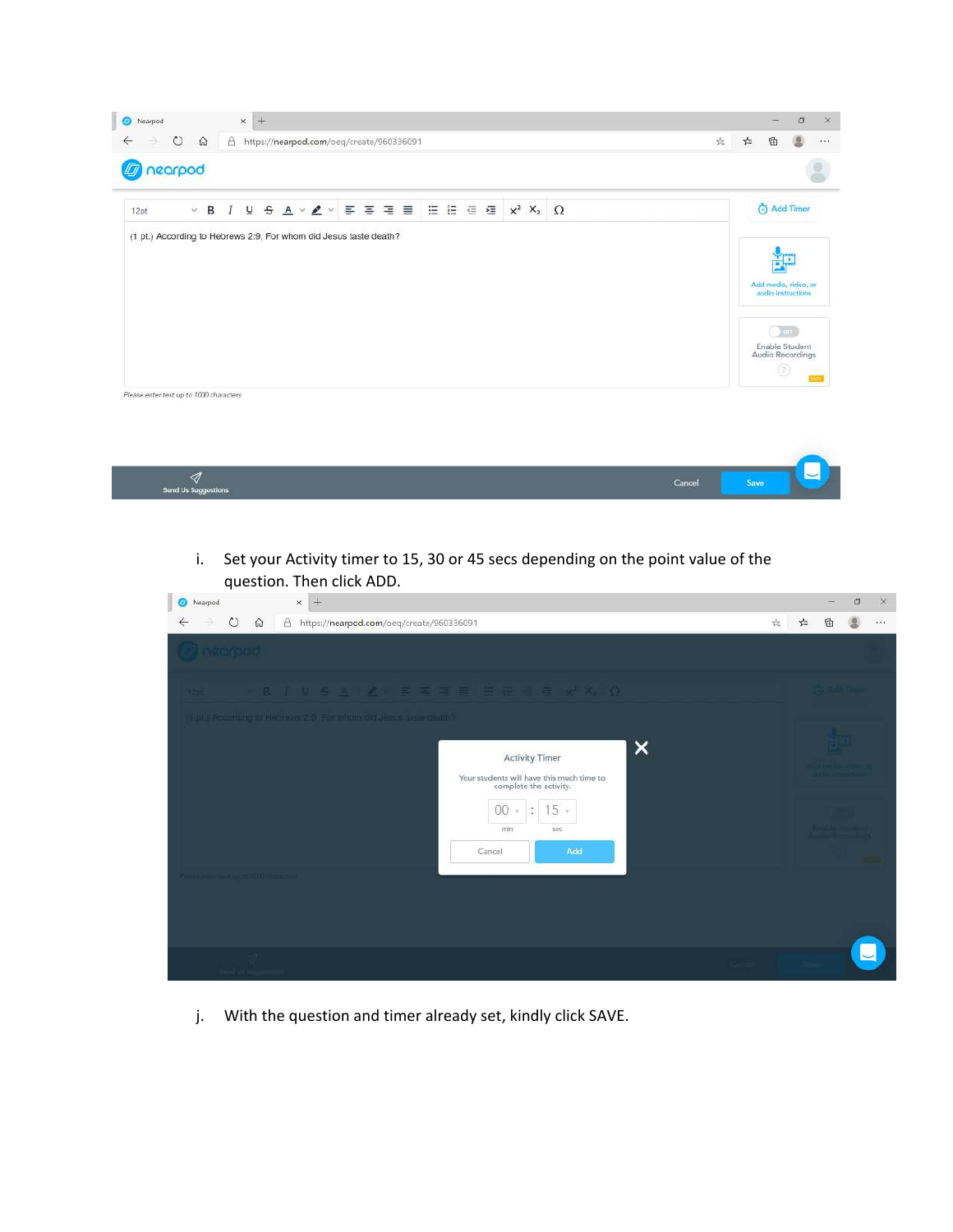

| z<br><b>CONTRACT AND AND DESCRIPTION OF REAL PROPERTY</b> | Cancel | iave |  |
|-----------------------------------------------------------|--------|------|--|

k. Do the same procedure with the rest of the slides/questions and then SAVE and EXIT.



l. Go to Nearpod's MY LIBRARY and locate the presentation. Move your cursor to the file and choose LIVE PARTICIPATION.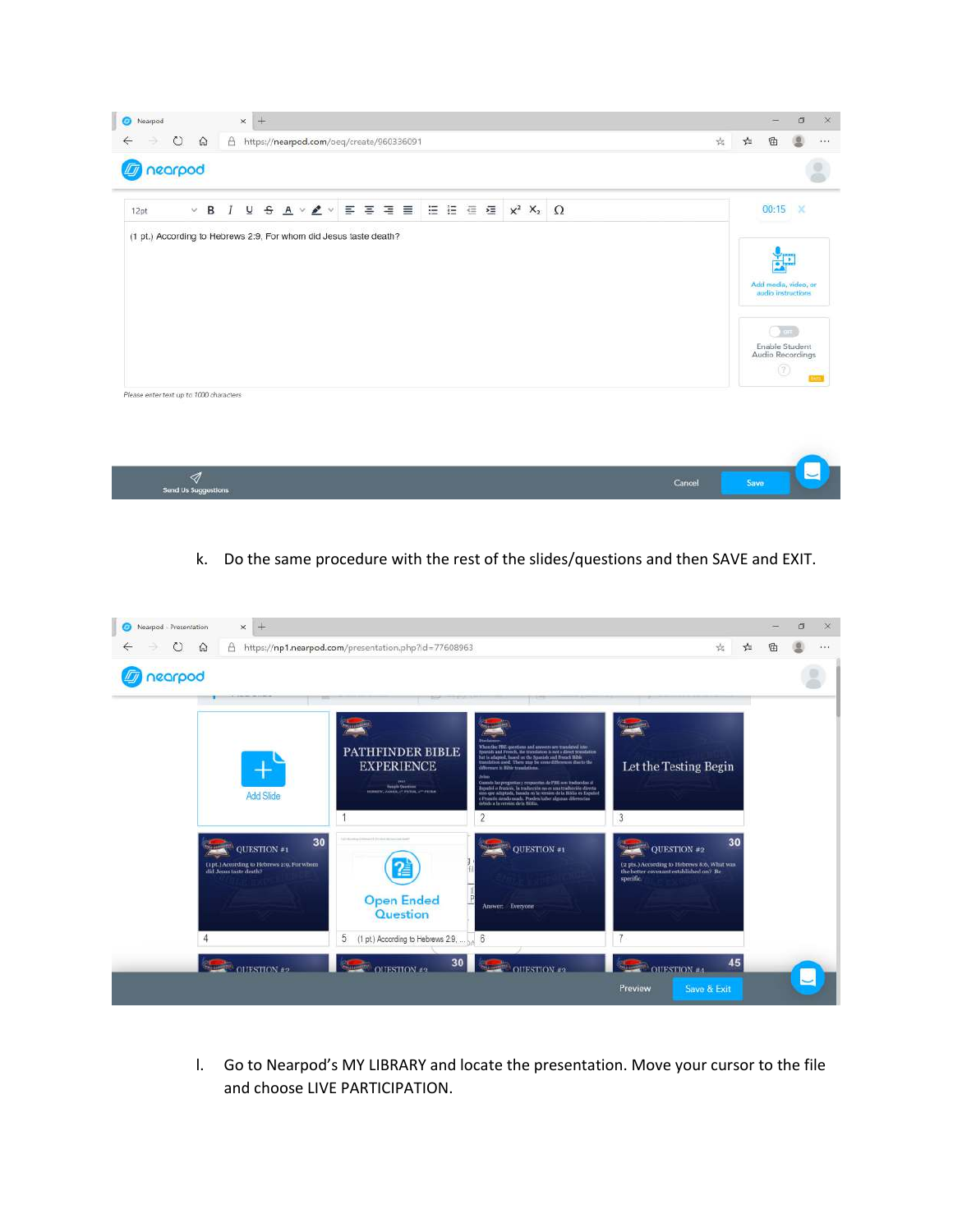

m. When you click LIVE PARTICIPATION, a student code will be generated automatically, which you will share to the team scribe only (as he/she is the one responsible in typing and submitting the team's answer to every question) via email or Zoom's chatroom privately)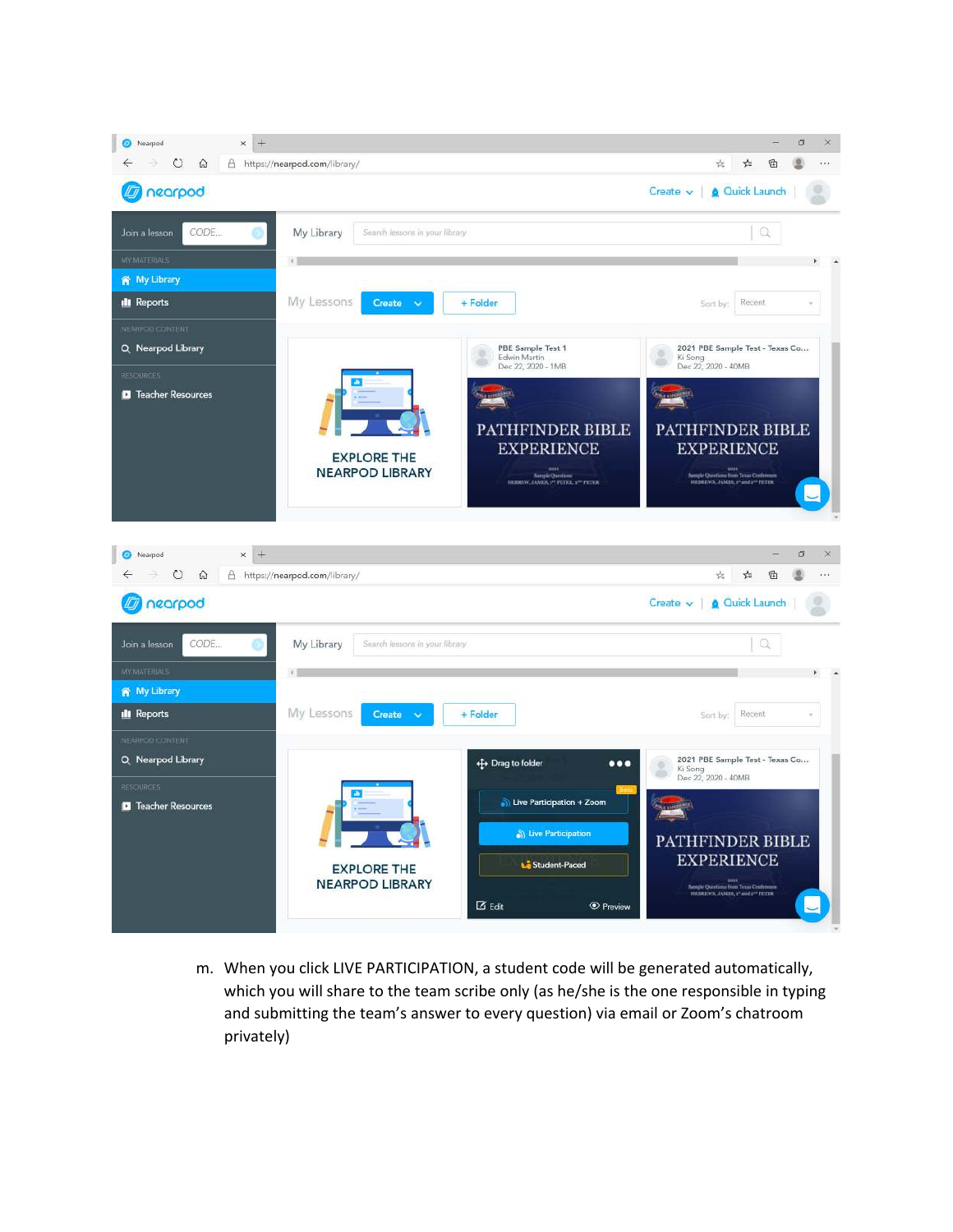

n. After reading the question, the monitor/quizmaster has to click **Start Activity** to allow Scribe to type in the team's answer.

#### **QUIZMASTER/TEACHER'S VIEW SCRIBE/STUDENT'S VIEW**



o. When testing is over, go to REPORTS and download the results either in pdf or csv (Excel) format.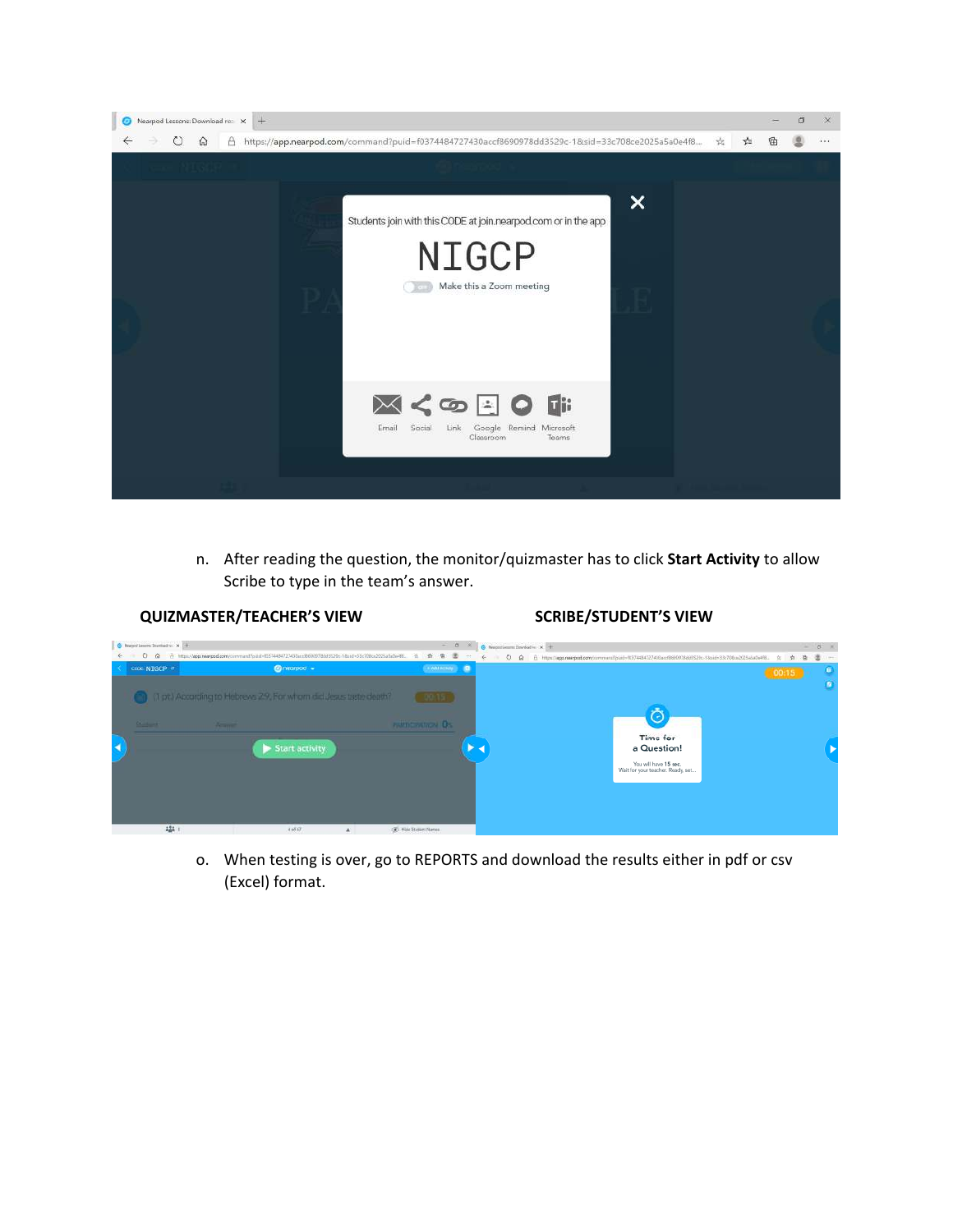

## **Testing Procedures**

TEAM COMPOSITION. The maximum number of team members that can be participating in the testing at any one time is six (6). The alternate will not be able to be on the social media platform with their teammates while they are not participating in the testing.

ATTIRE: All participant, including staff, monitors/quizmasters, scorekeepers, judges, etc. are required to be in full dress uniform as described by the latest version of the NAD Pathfinder Staff Manual. Before the testing commences, the assigned monitor/quizmaster will inspect the participants' uniform. If the Pathfinders desire, they may remove their sashes during the testing period.

QUESTIONS: There will still be 90 questions divided into two 45 question sessions with an intermission between them. The questions will be: True or False, Fill in the Blank, or Short Answer as in the past. The fact that we are moving to an online platform will not result in a major change to the testing methodology.

STANDING/RANKING: 90 questions will be asked at each level of play. Points are awarded correct answers. Rankings are established by grading on the curve. Ranking is as follows:

- $\clubsuit$  A score of 90% or above, as compared to the top score earned at the event, earns the team a first place standing
- $\div$  A score of 80-89%, as compared to the top score earned at the event, earns the team a second place standing
- $\clubsuit$  A score of 79% or below, as compared to the top score earned at the event, earns the team a third place standing

SCRIBE: Each team will have a scribe who will be responsible for entering the answers into the record. What will change is instead of recording the answer on a sheet of paper, the scribe will be typing the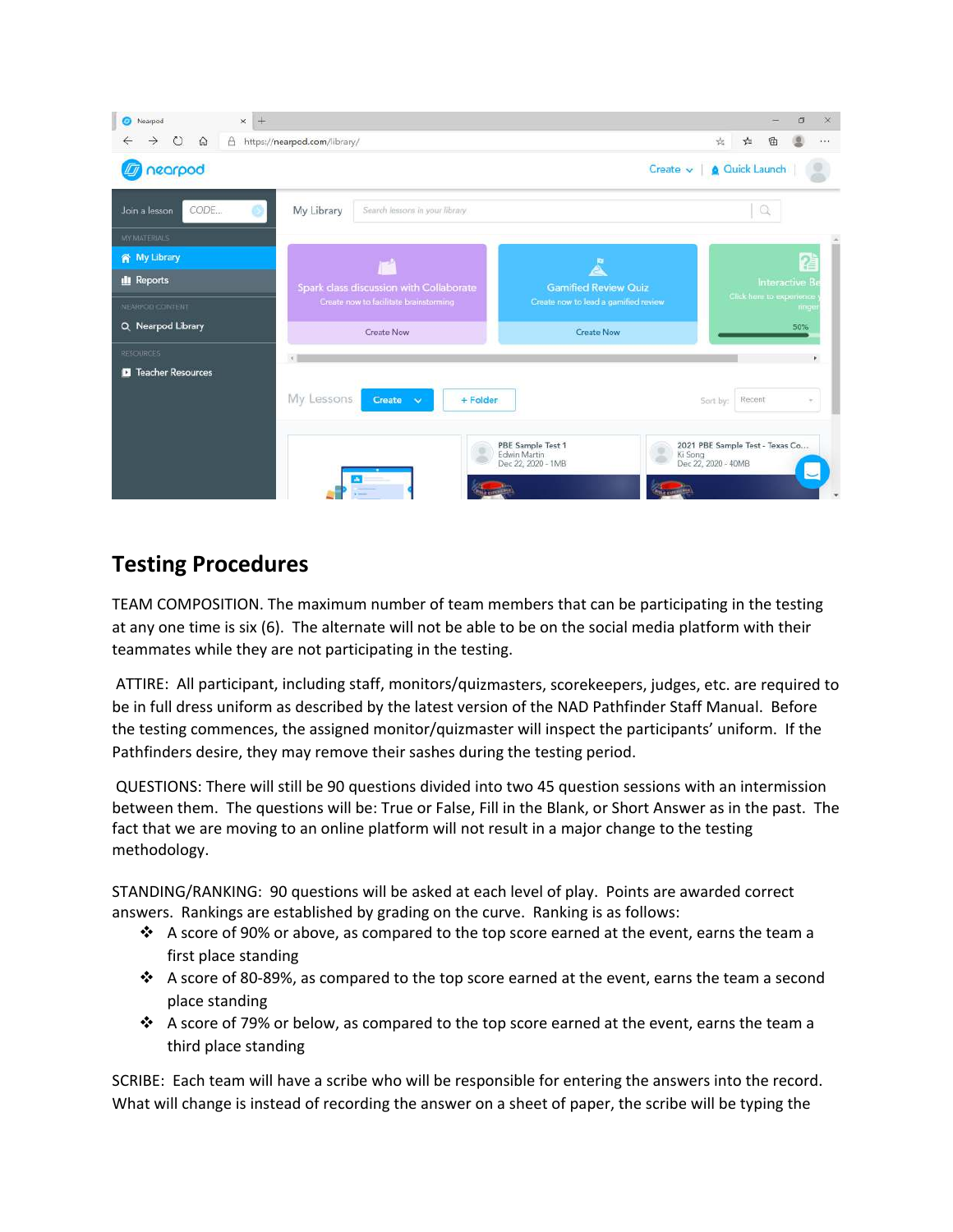answer on www.Nearpod.com as a "student." Hence, please have your scribe be familiar with technology and typing.

While on Zoom together with other team members, the scribe will need to open a browser to login to www.NearPod.com as a Student. During the actual event, a code will be provided by the assigned monitor/quizmaster. The scribe will type the name of the team for identification. The scribe will need to share his/her screen with the team on Zoom so that everyone can see the countdown and confirm that the scribe is entering the correct answer.

MONITORS/QUIZMASTERS: Monitors will check the attendance and uniform and see to it that those in the Zoom room are registered PBE participants and their number is no more that 6 Pathfinders. They will also serve as quizmasters by reading each question twice from the screen as shared by the Team Scribe. Using another mobile device, the monitor will connect with the district or conference tech team via WhatsApp for any technical issues.

The monitor will also ensure that the testing is being conducted in a fair manner that is consistent with the Pathfinders remaining Pure, Kind, and True.

Note: The host should disable private chat on Zoom

SCOREKEEPER: Will be responsible in logging the scores of the team using a Google sheet. Link to the Google sheet will be provided by the district coordinator or conference. From the perspective of the Scorekeeper, and with the "Extended," computer display setting, you will see the zoom session of the PBE team on your 1<sup>st</sup> screen and, and with a separate web browser opened to the Google sheet, drag it to your second monitor ( $2^{nd}$  screen), and in doing so, you will see both the answers of the team and the online scoresheet. This scoresheet should not be shared with the team. As the scorekeeper records the score, he/she may announce, "You got 2 points for question number 45".

EATING DURING THE TEST: There will be no food consumed during the testing period. Each team member may have a water bottle with them during testing, but all snacks or food should be eaten before the testing, during the intermission, or after the testing is complete.

STOPPING FOR BIO‐BREAKS: The testing will not stop to accommodate someone going to restroom. As in normal testing, if a person leaves the testing environment during the first half, they not be allowed to return until intermission. If they leave during the second half, they will be out of the testing for the remainder of the day. Obviously dire medical emergencies will supersede this rule.

SUBSTITUTING WITH AN ALTERNATE: The alternates can only join the team at intermission or at half‐ time. Once the testing begins the team composition will be unchanged until intermission. For the second half, you cannot substitute in a team member at any point. Obviously, dire medical emergencies will supersede this rule.

VIRTUAL ETIQUETTE to be followed by anyone who will be present via virtual media

- ∙ The participant will not engage in any conduct that is disruptive, disrespectful or threatening.
- ∙ The participant will not engage in any conduct that creates or interferes with testing operations.
- ∙ The Participant's Camera/video is to be ON at all time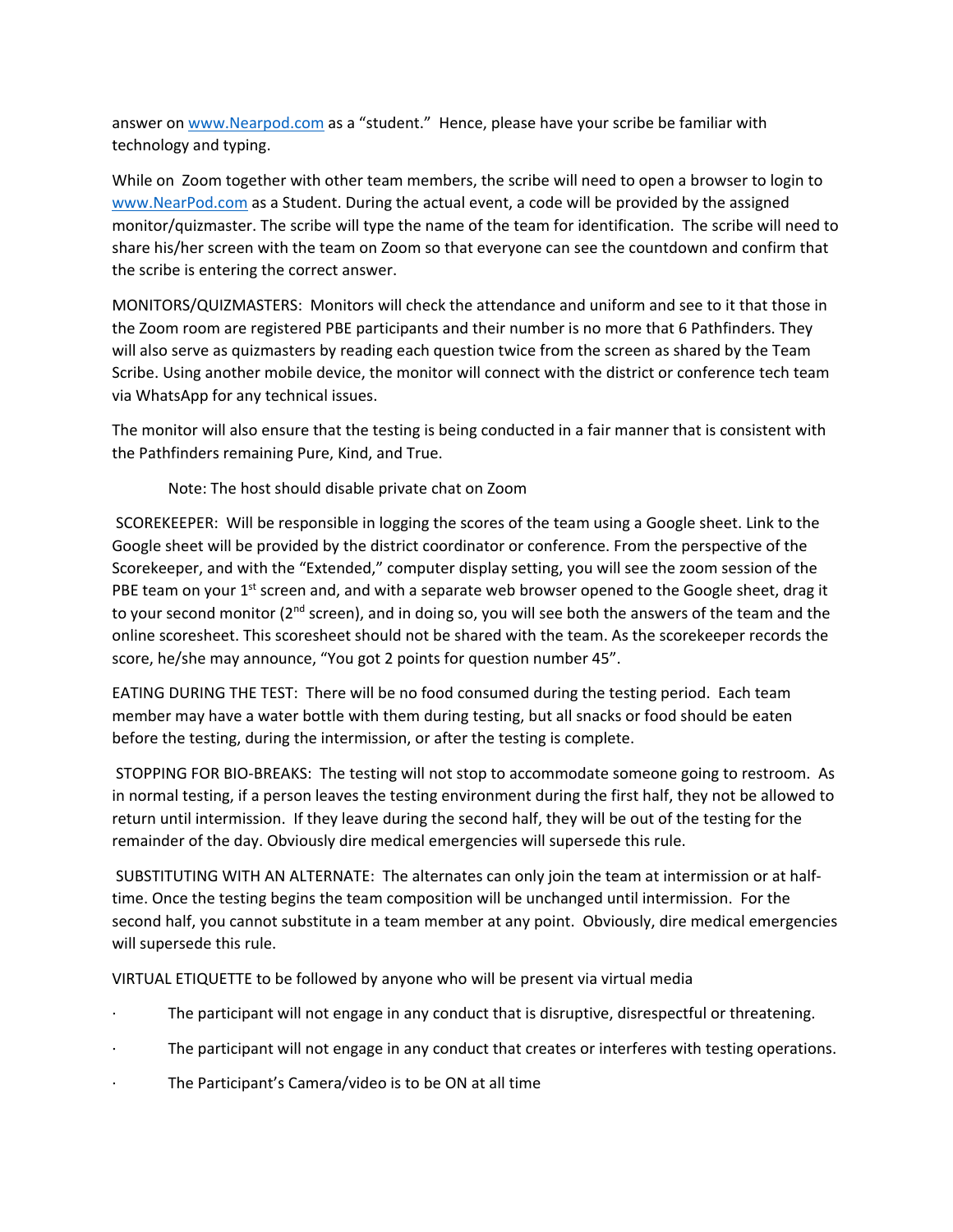∙ **Do not use virtual background,** the participant should be visible in the camera from the waist up at a minimum. In other words, the monitor should be able to ensure that no outside notes or materials are being utilized to answer the questions.

∙ Your microphone should be muted unless they are answering a question. Please remember to unmute before answering the question. The monitors should be watching the screens to check to see if anyone is talking and not being heard. If that occurs the monitor should remind the participant to unmute and restate the answer.

The use or presence of any communication or recording devices, such as phones, watches, tablets, eyewear with any electronic modification is not allowed, except for the device that is used to view testing and to answer.

∙ Even though you are at home, use of bathroom/restroom should be done ahead of testing period and/or during the intermission after the 45th question. If a Pathfinder must, they will need to wait until the second portion of testing. If the Pathfinder leaves during the second portion they must wait until testing is completed before joining their team.

∙ As much as possible connect to the internet via an ethernet cable, as this will provide a better and more stable connection than Wi‐Fi.

∙ Test your camera ahead of time, to ensure that it is working. Ensure you have a backup camera in case it is needed.

∙ Lighting: Do not sit directly in front or beside a bright light source. Adjust, so the team can be seen easily and not shadowy.

- DAY: Find a room with plenty of natural light, but do not sit with a window behind you
- NIGHT: Do not sit with a bright ceiling light of lamp behind you.
- No background noise, music or ambient sounds.

Rules Associated with ALL‐VIRTUAL TEAMS

ALL MEMBERS OF THE TEAM: Shall follow the procedure described in Virtual Etiquette to be followed by anyone who will be present via virtual media

MULTIPLE TEAM MEMBERS ON THE SAME SCREEN: It is understood that at times there will be family members that are on the same team. It is perfectly acceptable for multiple members of the same family who also happen to be on the same team be physically present with each other and virtually present to their team on the same monitor. However, if family members are on different teams, they will each need to have their own connections into the testing and with their team and they should be placed within their home such that one family member's screen volume cannot be heard by the other family

MULTIPLE TEAMS FROM THE SAME CLUB: Please create breakout rooms based on the number of PBE teams from your club. Club's Tech Team or host should make the team scribe and monitor/quizmaster as co‐hosts.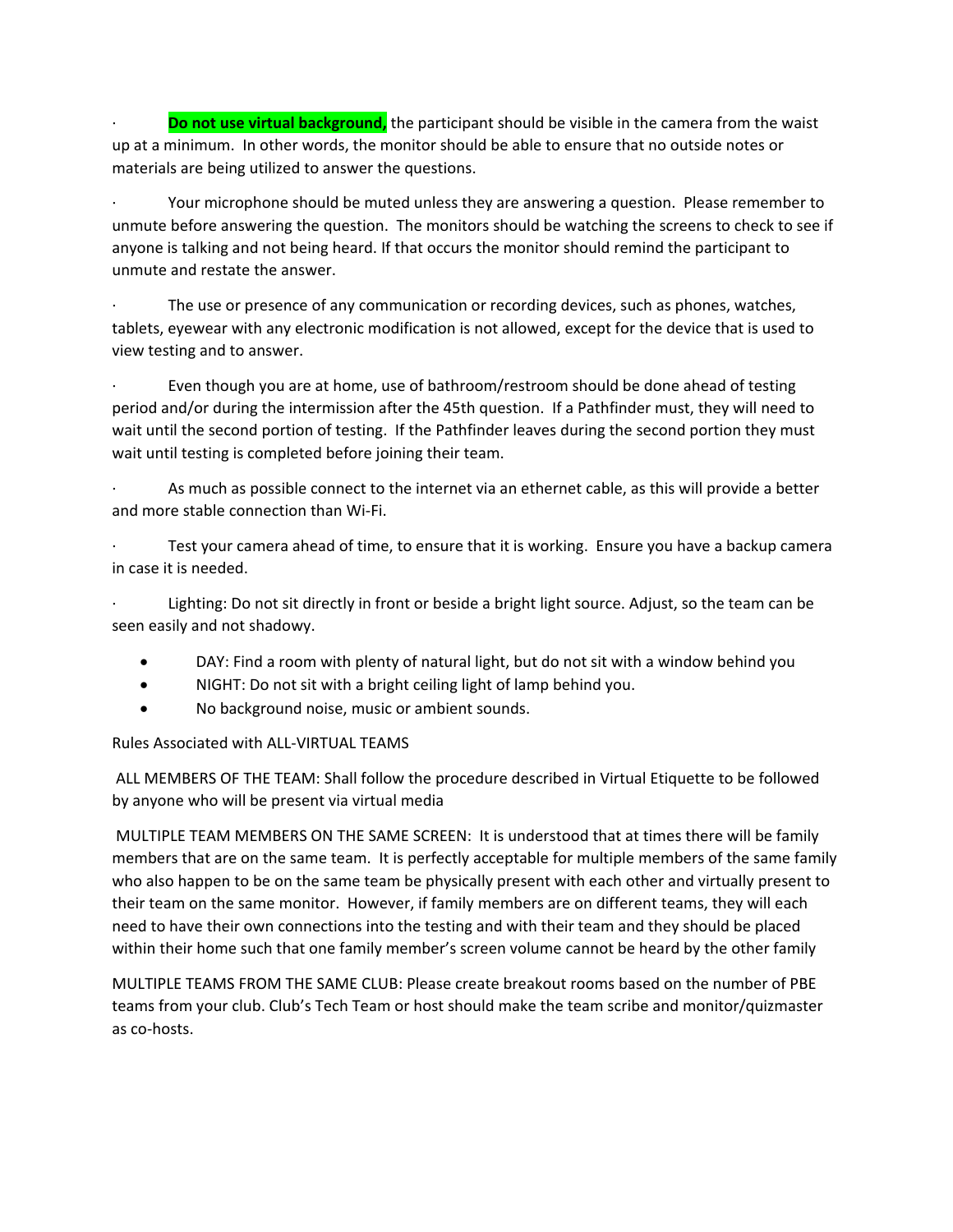## **Instructions for District Coordinators:**

- 1. Promote PBE to all clubs in each district and encourage directors to register their teams with the Ontario Conference no later than January 15, 2021 ‐ www.ontariopathfinders.ca (Note: The Pathfinder Department will provide the registration list from each district to the DC.)
- 2. Inform clubs of all the available resources and sample tests (English/French) that they can download from the Ontario Pathfinders website.
- 3. Organize your Tech Team to help with the technical aspects of the PBE district event which includes the following:
	- a. Setting up of the Zoom meeting for each district and serving as host and co-hosts for the virtual PBE district event (Feb. 6, 2021 at 3:00‐6:00 pm)
	- b. Send the zoom link to all participating PBE teams including coaches, judges, monitors, graders and staff so everyone can have access to the general sessions (opening and closing ceremonies). Livestream the opening and closing/awarding ceremonies on YouTube (if your Zoom account will not be able to handle a bigger number of participant) so parents and church members can watch as well.
	- c. Sign up for a Nearpod Teacher's account. Upload the official PBE test (to be provided by the conference) to Nearpod's Library and assign somebody from the Tech Tech who will run the test on a Teacher's mode. Copy the Student Code to be emailed (or posted on the WhatsApp group) to all Monitors/Quizmasters, who in turn, will provide it to the team scribe in a private chat. Launch the test by using the LIVE PARTICIPATION option.
	- d. Set up WhatsApp group chat for all monitors/quizmasters and graders as a means to communicate with judges and Tech Team
	- e. Set up the Google Scoresheets for each team. Share or send via email the pre‐assigned scoresheet links to corresponding scorekeepers (list to be provided by the conference). Also, share a link to the lead PBE judge of the Google folder that holds all the scoresheets.
	- f. Set up Google form for the challenges which will include the following line items:
		- ‐ Email
		- ‐ Name of Club/Team
		- ‐ Question #
		- ‐ Challenge

Provide a link to the Google "Challenge" form to all Monitors/Quizmasters, who in turn, will provide it to the team captain in a private chat. For judges to have access to all the submitted challenges, kindly share the response link to the lead judge, who in turn, will share his/her screen to show the challenges to the rest of the judges.

- h. Host the opening and closing/awarding ceremonies. When all teams are dismissed to go to their respective Zoom meetings for the PBE testing, you may assign judges to a breakout room for privacy while the Tech team remains in the main session room.
- i. While the PBE testing is in progress in various Zoom meetings
- 4. Select at least 4 individuals to serve as PBE Appeal Judges.
	- Each Judge will need the following: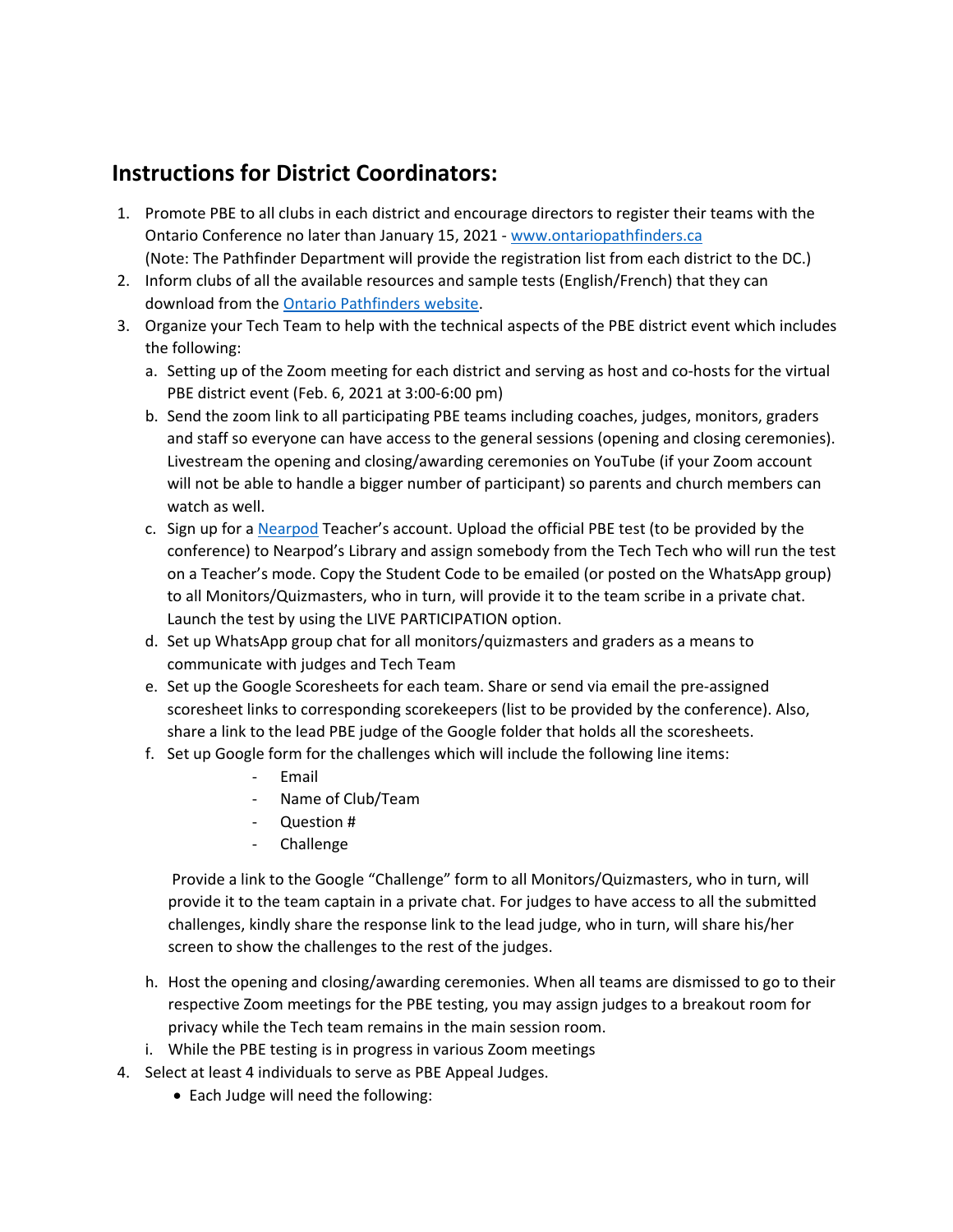‐ 1 computer with webcam and microphone (headset highly recommended) preferably with 2 computer monitors/screens (a Smart TV can be used as a second screen by connecting it to your laptop computer using an HDMI cable)

‐ Google account with access to the Google Sheet and form to be provided by the district's tech team

5. Prepare the program for the opening and closing ceremonies as follows:

#### **Event Preparation by the Event Staff ‐ 2:00 pm**

- 1. Pray session with staff/tech team
- 2. Briefing of all Monitors, Scorekeepers, and judges.
- 3. Check all Zoom settings and review the flow of the program
- 4. Checking of uniform

‐

 **Team Check‐in ‐ 2:30 pm** (Login using the District's Zoom Link)

• The District Coordinator (DC) welcome everyone and introduces the staff and the participating teams.

**Opening Exercises** - 2:35 pm (parts to be assigned beforehand – if possible, pre-recorded)

- Prayer
- Pledge and Law
- Pathfinder Song

#### **Song Service (Pre‐recorded) ‐ 2:40 pm**

• Two or three songs

#### **Instructions ‐ 2:45 pm**

• The DC reviews the PBE rules to be shared on the screen, including the grounds for disqualification and expulsion. Remind also everyone to "Do their honest part" while taking the PBE test.

- Answer questions, if any.
- Offer special prayer for all participants and PBE support staff

• Dismiss everyone and remind them to return using the same Zoom link for the closing ceremonies after the testing.

**Quiz Part 1 ‐ 3:00 pm** (Teams and assigned monitors/scorekeepers to login using the club's Zoom Link)

• Club's Zoom host will make the Monitor/Quizmaster(s) and team scribe(s) as co-hosts. If there are multiple teams from the same club, breakout rooms should be created.

• Monitor/Quizmaster will check attendance of participants. He or she will put those who are not supposed to be there in the waiting (Note: Host should enable "Waiting Room")

ï Monitor/Quizmaster will check the WhatsApp group chat and wait for the Nearpod Student Code and the link to the Google form for challenges. Monitor then will provide the code to the scribe and the challenge form link to the assigned team member in the private chat

• Scribe will access Nearpod on student mode and share his/her screen. Instead of typing the name of the scribe, type the name of the club/team.